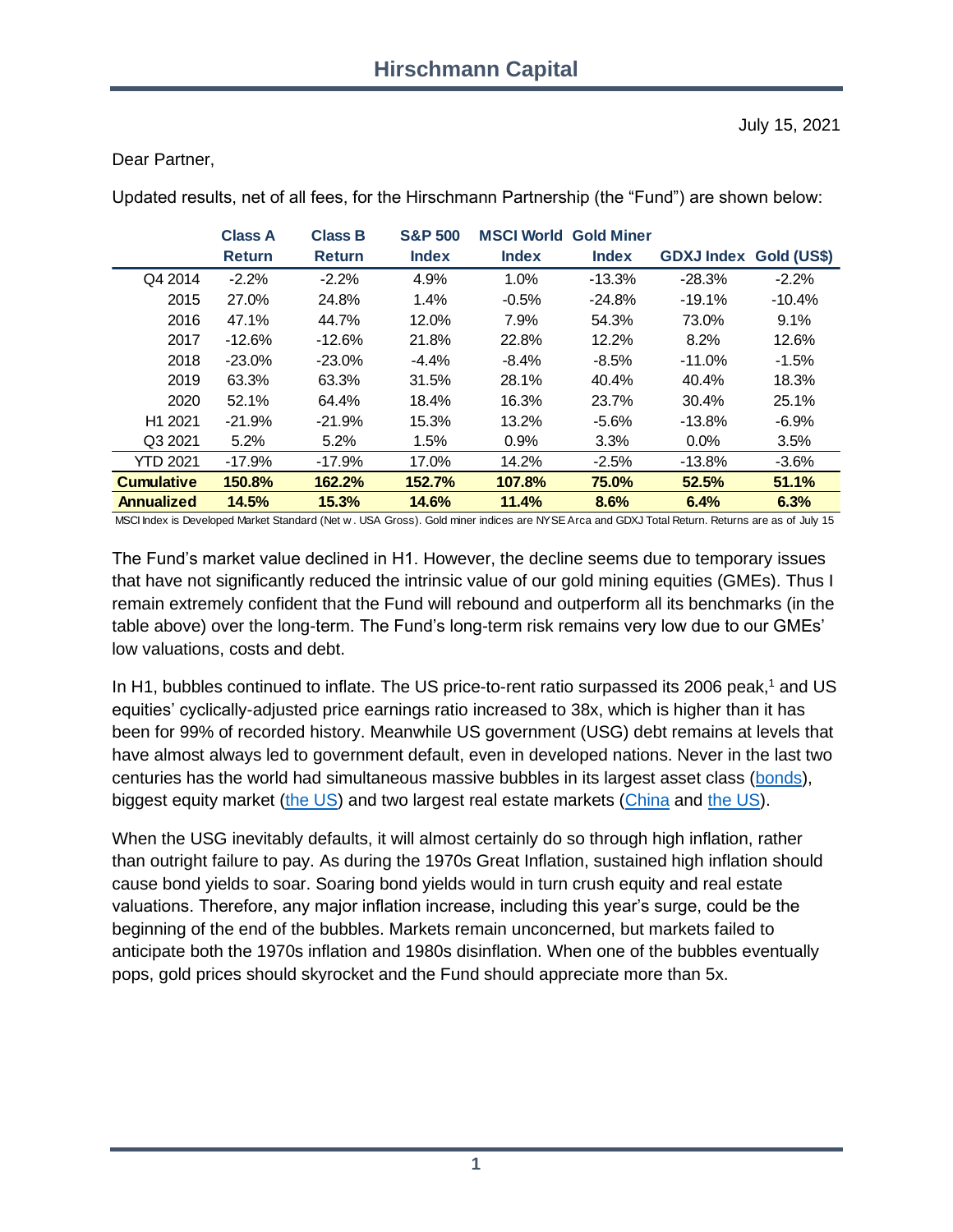### **Portfolio Detail**

Our portfolio is summarized below:

| Our portfolio is summarized below:                                                                                                 |               |               |                                |                                     |     |     |  |  |  |  |  |
|------------------------------------------------------------------------------------------------------------------------------------|---------------|---------------|--------------------------------|-------------------------------------|-----|-----|--|--|--|--|--|
|                                                                                                                                    |               |               | Portfolio Weight H1 '21 Return | Price /                             |     |     |  |  |  |  |  |
| <b>Security</b>                                                                                                                    | <b>Jun-21</b> | <b>Dec-20</b> |                                | <b>Contribution Intrinsic Value</b> |     |     |  |  |  |  |  |
| <b>GME S</b>                                                                                                                       | 27.1%         | 30.5%         | $-10.4\%$                      | 22.5%                               |     |     |  |  |  |  |  |
| GME C1                                                                                                                             | 13.7%         | 13.8%         | $-4.5%$                        | 21.4%                               |     |     |  |  |  |  |  |
| GME G <sub>2</sub>                                                                                                                 | 11.4%         | 8.1%          | 0.6%                           | 26.0%                               |     |     |  |  |  |  |  |
| <b>GME A</b>                                                                                                                       | 11.1%         | 7.9%          | $-0.7%$                        | 38.8%                               |     |     |  |  |  |  |  |
| <b>GME R</b>                                                                                                                       | $9.9\%$       | 7.7%          | 0.2%                           | 19.8%                               |     |     |  |  |  |  |  |
| <b>GME N</b>                                                                                                                       | $9.3\%$       | 7.6%          | $-2.1%$                        | 26.1%                               |     |     |  |  |  |  |  |
| GME D <sub>2</sub>                                                                                                                 | $9.2\%$       | 9.6%          | $-1.6%$                        | 21.6%                               |     |     |  |  |  |  |  |
| GME C <sub>2</sub>                                                                                                                 | $8.4\%$       | $9.9\%$       | $-3.3\%$                       | 34.7%                               |     |     |  |  |  |  |  |
| GME D1                                                                                                                             | Sold          | 4.2%          | $-0.2%$                        | N/A                                 |     |     |  |  |  |  |  |
| <b>Total GME</b>                                                                                                                   | 100.0%        | 99.4%         | $-22.0%$                       |                                     |     |     |  |  |  |  |  |
| UK Co.                                                                                                                             | Sold          | 0.6%          | $0.0\%$                        | <b>N/A</b>                          | N/A | N/A |  |  |  |  |  |
| Cash                                                                                                                               | $0.0\%$       | $0.0\%$       | N/A                            | 100.0%                              | N/A | N/A |  |  |  |  |  |
| <b>Total</b>                                                                                                                       | 100.0%        | 100.0%        | $-21.9%$                       |                                     |     |     |  |  |  |  |  |
| Prices are as of June 30. Returns exclude performance allocation. GME C and GME D have been renamed GME C1 and GME D1 respectively |               |               |                                |                                     |     |     |  |  |  |  |  |

As discussed below, the temporary **interest in Section** issues encountered in H1 have not significantly reduced our GMEs' intrinsic value.

GME S ("S") declined after the

While **and lower gold prices have reduced S' intrinsic** value by  $\sim$ 10%, S' $\blacksquare$ % H1 stock price decline was almost certainly an overreaction.

narrow dramatically when it soon

GME C1 ("C1") declined

C1's discount to intrinsic value remains very large as

S' large discount to intrinsic value should

investors seem overly-focused on

GME C2 ("C2") declined because C2's long-term risk remains low due to

GME D2 ("D2") and GME N ("N") declined, likely due to lower gold prices and

Insiders bought a

large amount of N's shares in H1.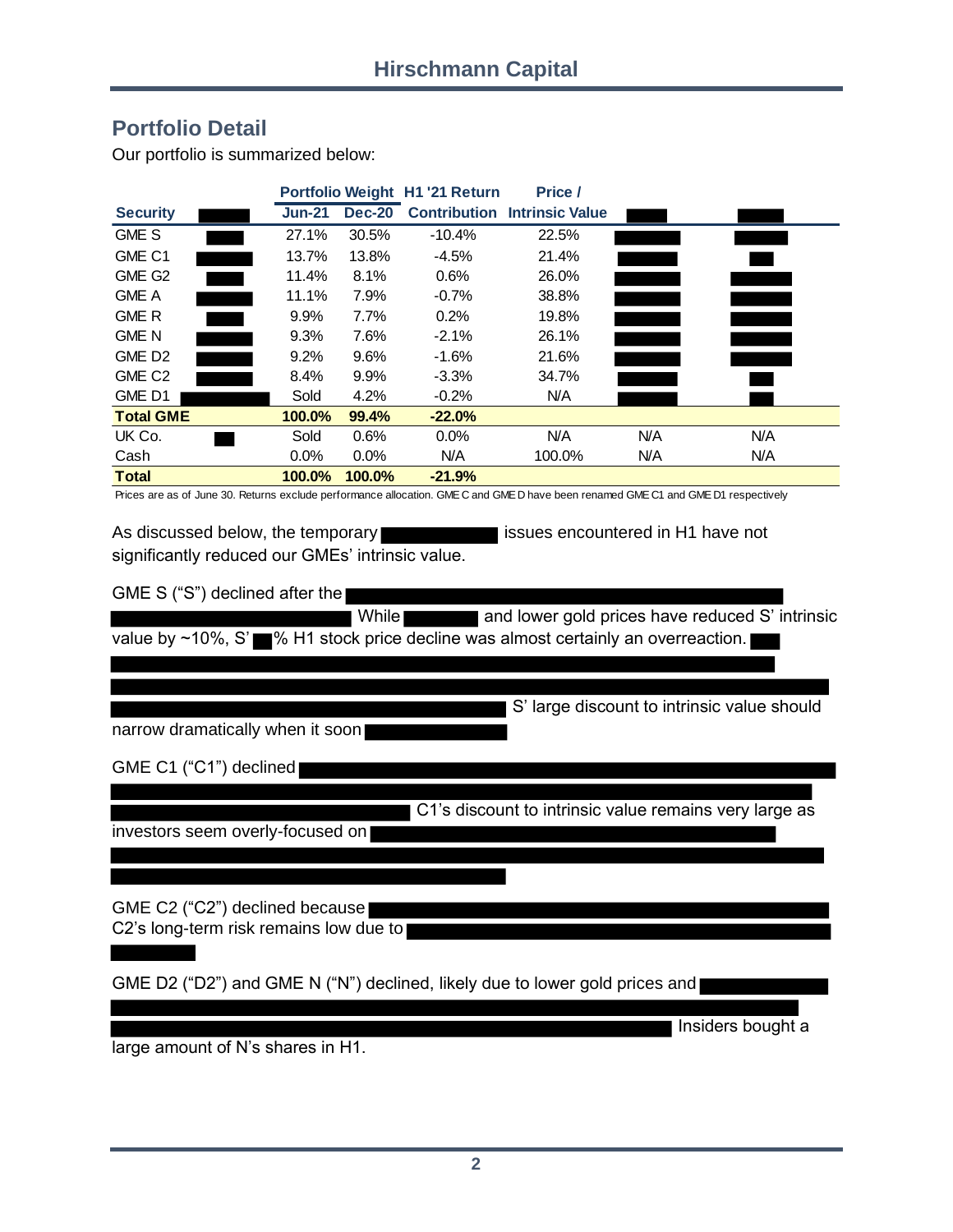

## <span id="page-2-0"></span>**China**

China's real estate and public infrastructure sectors are extremely overbuilt, due to a real estate bubble and a decade of debt-financed stimulus spending. In the long-term, these sectors should collapse, regardless of the Chinese government's short-term moderating policies discussed above. While it is impossible to precisely time the collapse, it seems near due to the duration and magnitude of the sectors' boom.

### **Overbuilding**

China's ratio of real estate value to GDP is at least triple that of the US and Europe.<sup>2</sup> Price to rent ratios in major Chinese cities are now roughly triple the ratios in New York, Los Angeles and San Francisco.<sup>3</sup> Apartments in major Chinese cities sell for a similar price per square foot as in San Francisco, although San Francisco's per capita disposable income and construction cost per square foot is  $\sim$ 10x higher.<sup>4</sup>

High Chinese real estate valuations have encouraged severe overbuilding. China has one of the world's highest housing vacancy rates<sup>5</sup> and photos of ghost cities abound. China now has similar floor space per capita to Western Europe even though Western Europe has similar population density and ~5x higher per capita disposable income. China now also has eleven of the world's twenty tallest buildings while the US has just two.<sup>6</sup>

China's public infrastructure is similarly overbuilt. According to a 2015 IMF estimate, China's infrastructure had a book value of 217% of GDP compared to 67% and 74% of GDP for the average developing and developed economy respectively. <sup>7</sup> Since 2015, China's infrastructure investment has continued to outpace the rest of the world. For example, in 2019, China invested 5.5% of GDP in transport infrastructure compared to 0.7% for OECD countries.<sup>8</sup> China has  $\sim$ 40% and  $\sim$ 60% of the world's wind turbines and high-speed rail, although it comprises only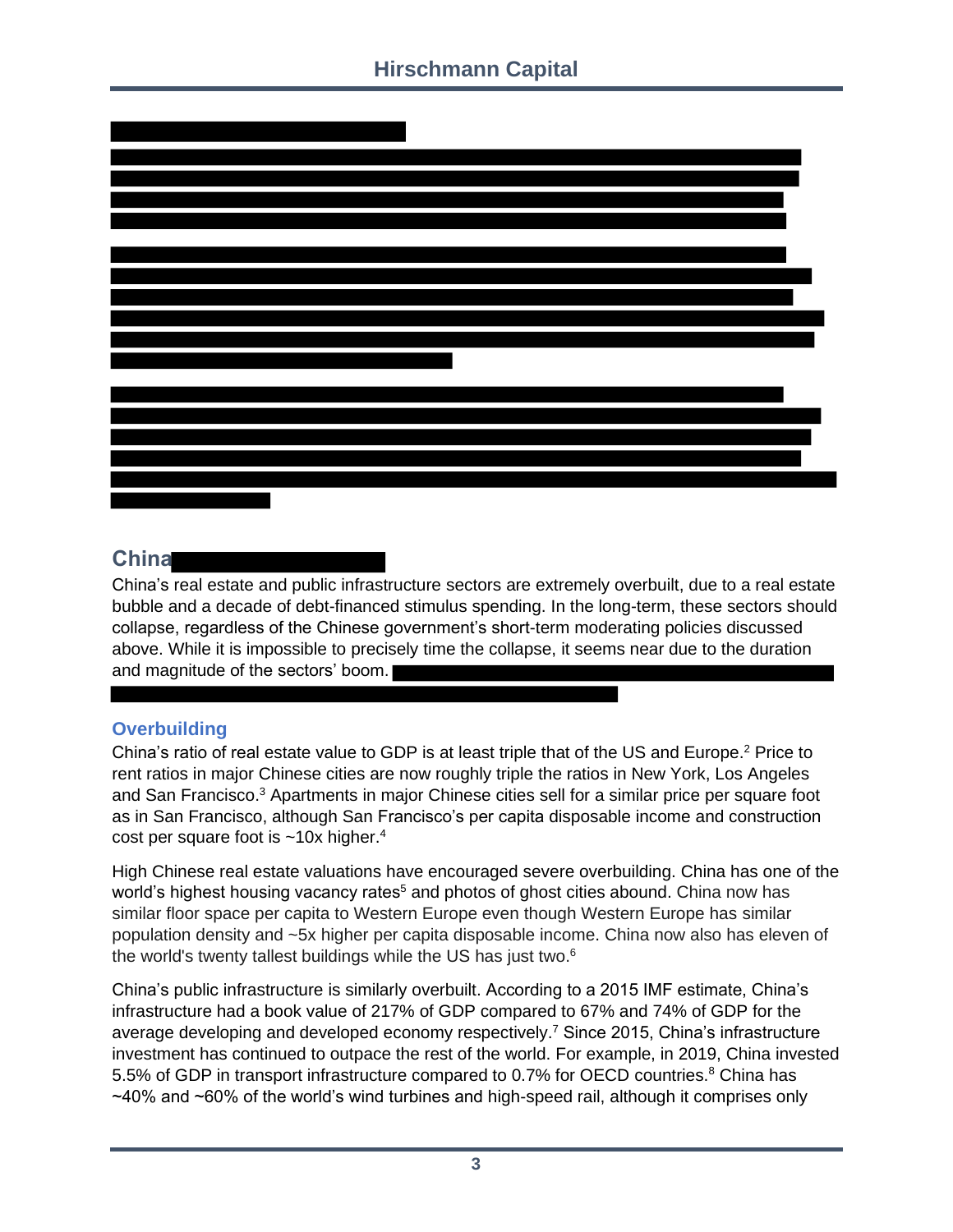15% of world GDP.<sup>9</sup> China has ~50% more expressways than the US despite roughly equal land area and vehicle quantity.

#### **Debt**

Overbuilding has consequences: additional infrastructure and real estate have diminishing impact on GDP. (The less a new apartment or rail station is used the less it boosts GDP.) Thus China has had to borrow and build progressively more to generate a given amount of GDP. During 2020-21, China is on track to issue more than \$6 of debt for every \$1 of GDP growth, compared to a less than \$2 to \$1 ratio in 2003-08.<sup>10</sup>

China's skyrocketing debt is likely nearing its limit. China's total debt to GDP ratio is now ~335%  $-$  roughly 3x the ratio that triggered recent debt crises in other developing countries.<sup>11</sup> (Developing countries are the relevant comparison because China is a developing country and debt crises have historically occurred at much lower debt levels in developing countries than in developed ones.) 12

Bulls argue that China can keep borrowing rapidly due its unique economic system. In fact, there is nothing unique about asset bubbles, economic interventionism or excessive investment (i.e. construction). In the past, pundits made wildly optimistic extrapolations of similar investment-led booms in the 1960s USSR, 1980s Japan and 1990s Asian Tigers. However, all stagnated (e.g. the Lost Decade) or had severe crises (e.g. the 1997 Asian financial crisis). China should be no different.

#### Infrastructure and real estate account for nearly half of Chinese GDP. <sup>13</sup> If those sectors tank, China's growth would be crippled. Global growth would also plunge since China accounted for ~70% of global growth from 2016-20.<sup>14</sup> That in turn should increase gold prices.

# **Other**

In April, I was [interviewed again](https://www.hcapital.llc/media) by Palisades Radio regarding gold, our GMEs and my investment outlook.

I continue to be the Fund's second-largest investor and continue to have most of my net worth invested in the Fund.

The Fund's next letter is scheduled for mid-January. However, I may provide performance updates before then.

Account statements should be sent this week. Partners will also receive logins for the [Fund's](https://www.navconsulting.net/NavPortal/default.aspx)  [new investor portal,](https://www.navconsulting.net/NavPortal/default.aspx) which will allow secure access to account and tax documents.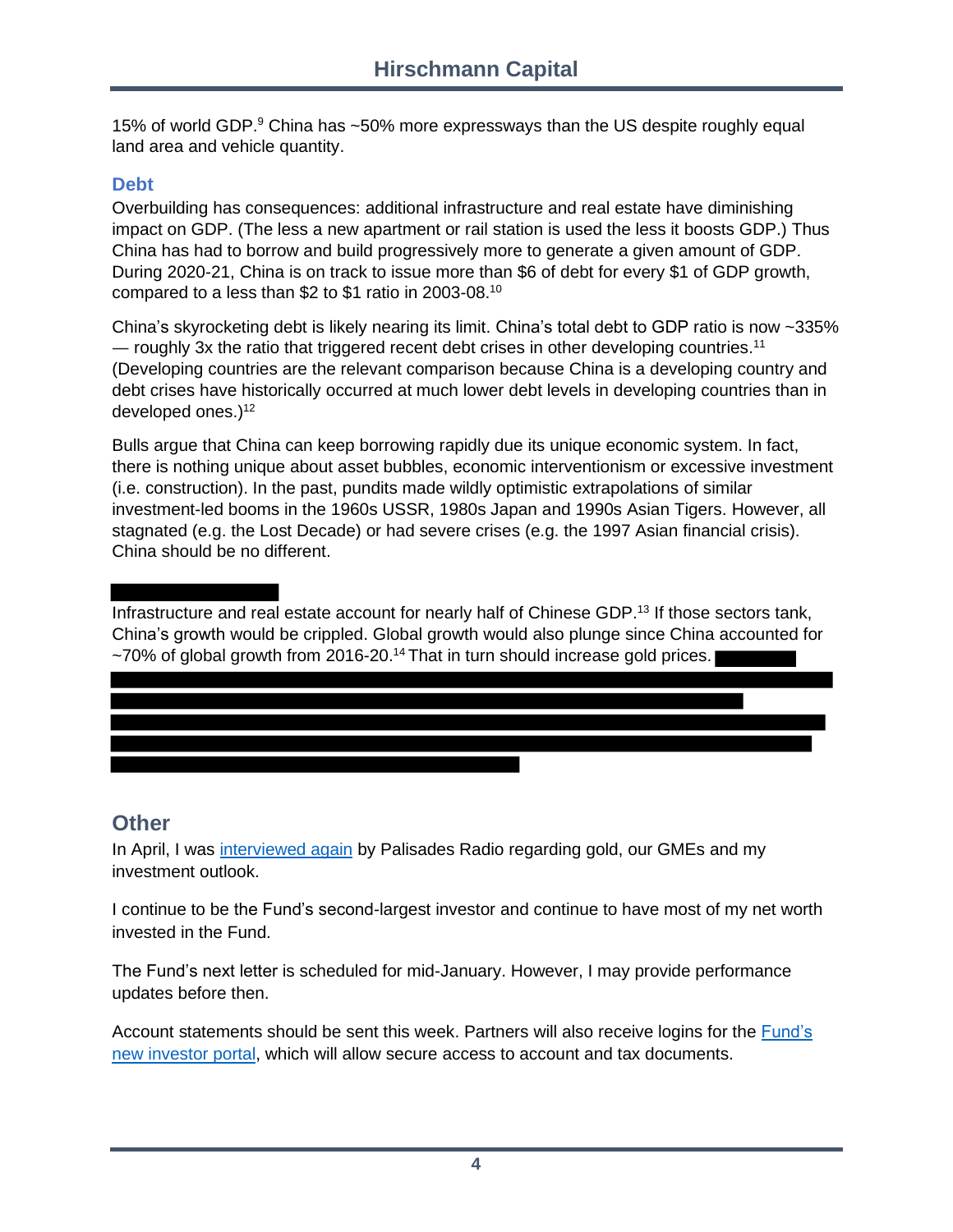The Fund continues to strive for tax efficiency and has yet to incur any significant short-term capital gains. Tax estimates should be distributed in October and December.

I also occasionally post articles relevant to the Fund on [Twitter](https://twitter.com/HCapitalLLC) and less frequently on [LinkedIn.](https://www.linkedin.com/in/brianhirschmann) To view Tweets without creating a Twitter account, [see this article.](https://www.nytimes.com/2018/02/14/technology/personaltech/twitter-without-account-.html)

We remain open to new investors, so feel free to distribute the [redacted version of this letter.](https://www.hcapital.llc/public-letters)

The Fund's most important competitive advantage will always be its patient clients, so I greatly appreciate your continued support. Please contact me with any questions or comments.

Kind regards,

Brian Hirschmann Managing Partner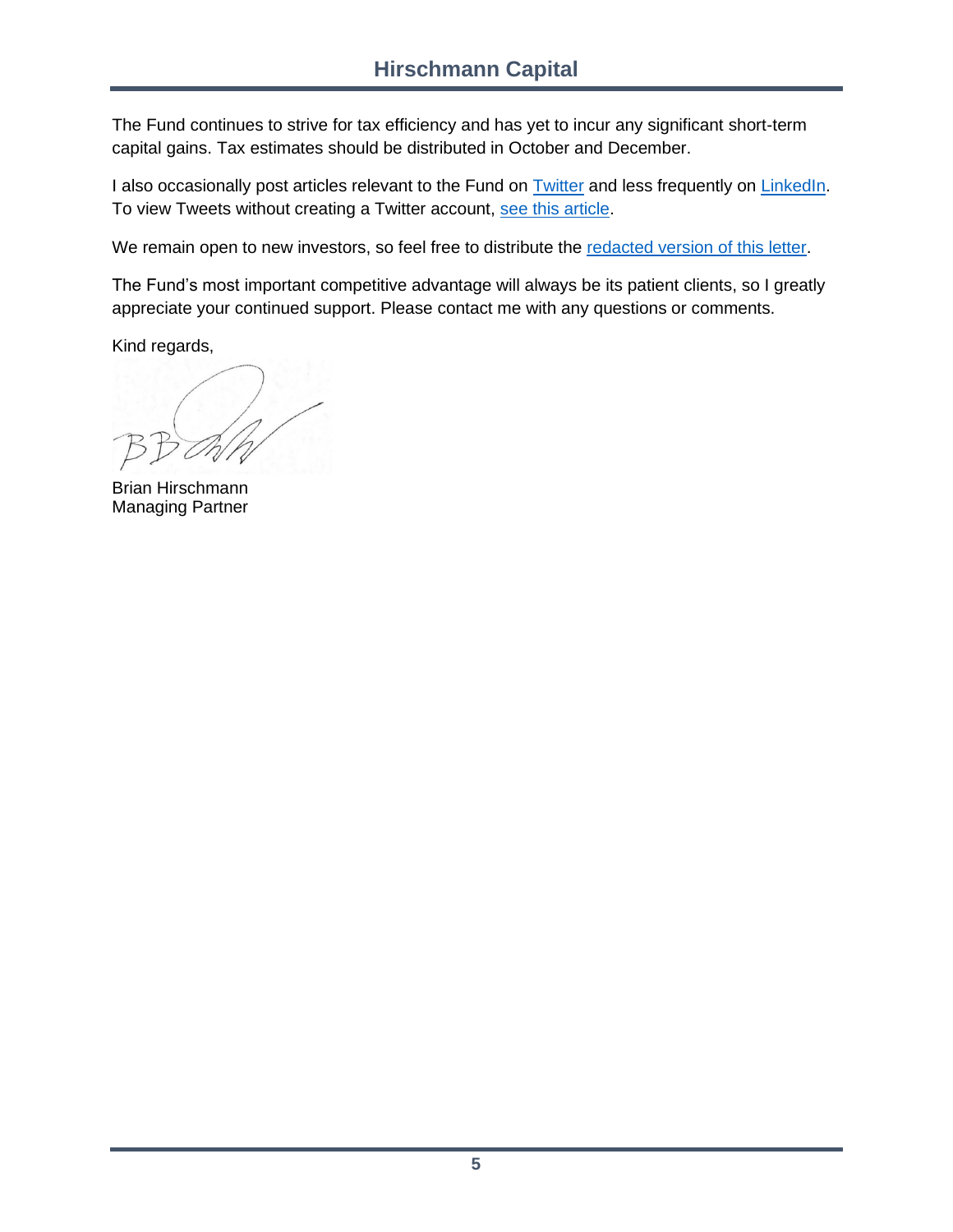## **Endnotes**

<sup>1</sup> Source: "House Prices Surpass Housing-Bubble Peak on One Key Measure of Value" by W. Emmons

<sup>2</sup> Source: Nikkei Asia, World Bank, Zillow, Andy Xie, Wikipedia, "Peak China Housing" by Kenneth S. Rogoff and Yuanchen Yang. This calculation uses nominal GDP rather than PPP GDP

<sup>3</sup> Source: Numbeo

<sup>4</sup> Source: Statista, Cumming, CEIC Data, BEA, Hirschmann Capital estimates

<sup>5</sup> Source: "Peak China Housing" by Rogoff and Yang

<sup>6</sup> Source: Council on Tall Buildings and Urban Habitat

<sup>7</sup> Source: "Estimating the stock of public capital in 170 countries" by the IMF. Infrastructure is defined as public capital

<sup>8</sup> Source: OECD

9 Source: Environmental and Energy Study Institute. Includes existing mileage and mileage under construction

<sup>10</sup> Source: Institute of International Finance, Wall Street Journal, World Bank, Hirschmann Capital estimates

<sup>11</sup> The average total debt to GDP ratio was not more than ~120% for recent developing economy debt crises in Argentina, Egypt, Kenya, Pakistan, Turkey and Ukraine

<sup>12</sup> See https://en.wikipedia.org/wiki/Debt\_intolerance

<sup>13</sup> Source: Andy Xie, World Bank, The Economist, Hirschmann Capital estimates, "Peak China Housing" by Rogoff and Yang. Includes activities related to infrastructure and real estate investment rather than just construction activities. See Rogoff for more detail on the methodology used for estimating activities related to real estate

<sup>14</sup> Source: World Bank. This estimate uses PPP GDP rather than nominal GDP